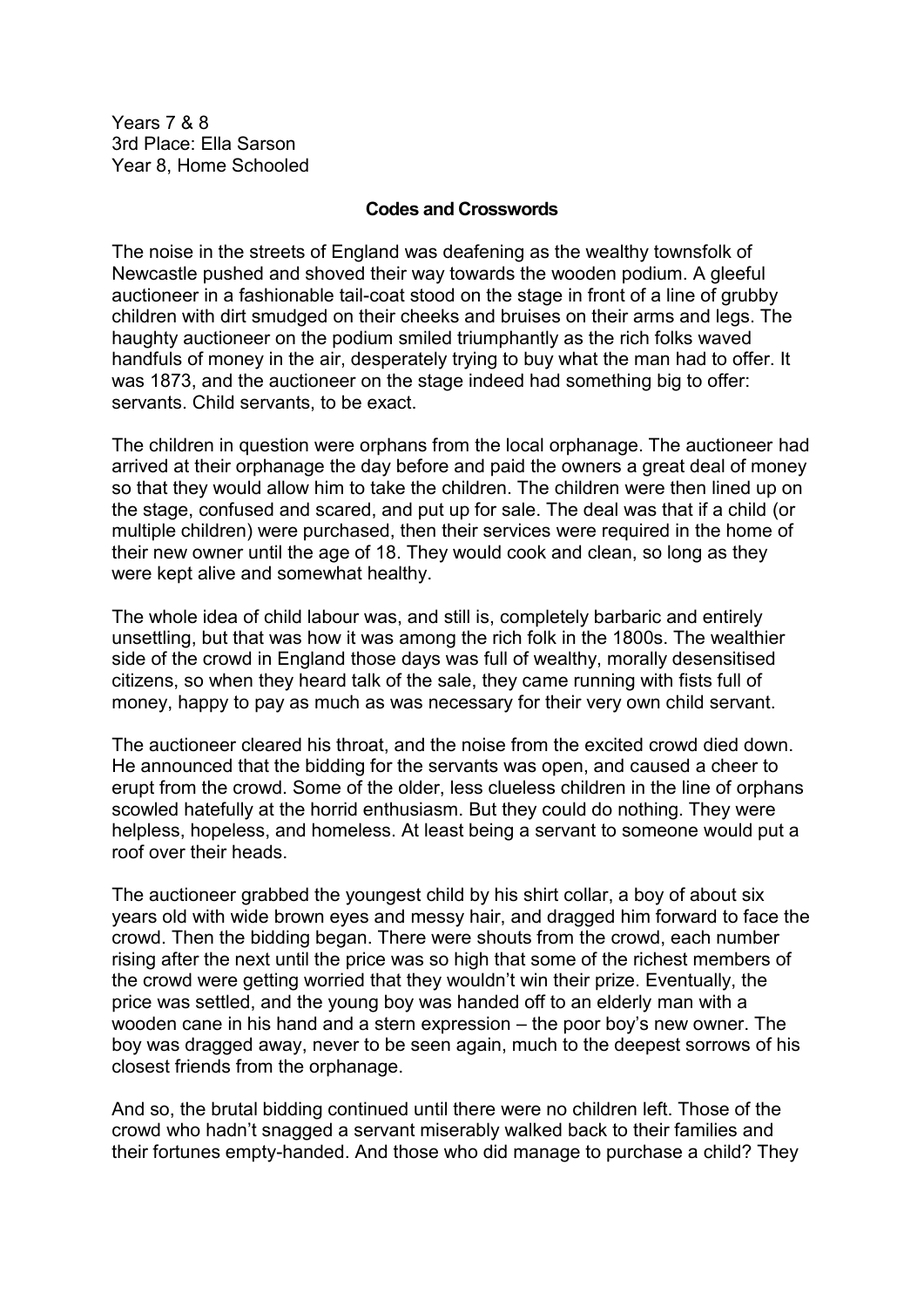delightedly set their new labourer to work, carrying bags, cooking dinner and washing dishes, never to lead a normal childhood again.

\* \* \*

The sound of crinkled paper echoed around the attic as twelve-year-old Bethany unfolded her scrunched up newspaper and flattened it on the floor of her bedroom. In the top left corner, her name was scribbled in smudged ink where she had signed it the day before. She tenderly turned the pages of the local newspaper until she got to the crossword at the back, the one that was just waiting for her to solve. Bethany had anticipated this moment all day – the moment where she could finally use her brain for something other than cooking and cleaning.

She was a servant girl to the Herbert family, a family of six people, not including Bethany herself. Bethany had been bought at the fifth annual servant auction by the Herbert's. It wasn't the thought of cleaning and cooking that made her blood boil – after all, that's all she had ever done at the orphanage. It was the fact that she had been separated from her older sister, and best friend, Rosalie.

On the dreadful day of the auction, a naive Bethany had assumed that she and her sister would have been kept together, and a kind family would have provided a home for both of them. But those dreams shattered beyond repair when the Herbert's declared that "they already had enough mouths to feed, and one servant would be enough." They refused to take Rosalie, and Bethany was dragged away towards what she was sure would be her demise, kicking and screaming all the while.

Luckily enough, the home that Rosalie was sent to happened to be inhabited by the owner of the local newspaper. Mr. Arthur Wilkinson obviously needed help with the business, as jobs were scarce in those days and workers were slim, so he assigned Rosalie to packaging the newspapers and marking them so that they could be sent to the correct address. Now Rosalie, being a bright young girl of fifteen, knew quite well that the Herbert's always ordered the weekly newspaper – or, to be more accurate, *Bethany* always ordered it (unbeknownst to the Herbert's, of course), as it was her only source of reading material.

To Bethany's delight, when Rosalie packaged the newspaper that was to be sent to the Herbert's address, she would always slip in a little homemade crossword with a loving note on the back, just to provide a little spark of fun in Bethany's life. Any word from her big sister would make Bethany the most joyous little girl on the face of the earth. But there was something about the way that Rosalie carefully printed the letters of the crossword in her neatest handwriting, and added little drawings on the sides that made Bethany smile. But her favourite part was the hidden messages *inside* the crossword. It was like a code.

Rosalie would provide clues like a normal crossword, and once Bethany had solved the entire puzzle, she would string the resulting words together to form a small story that would give her some clue as to how Rosalie was doing – sort of like a letter but in the form of a code. Rosalie knew that Bethany liked solving puzzles more than anything so she made sure to make it a challenge.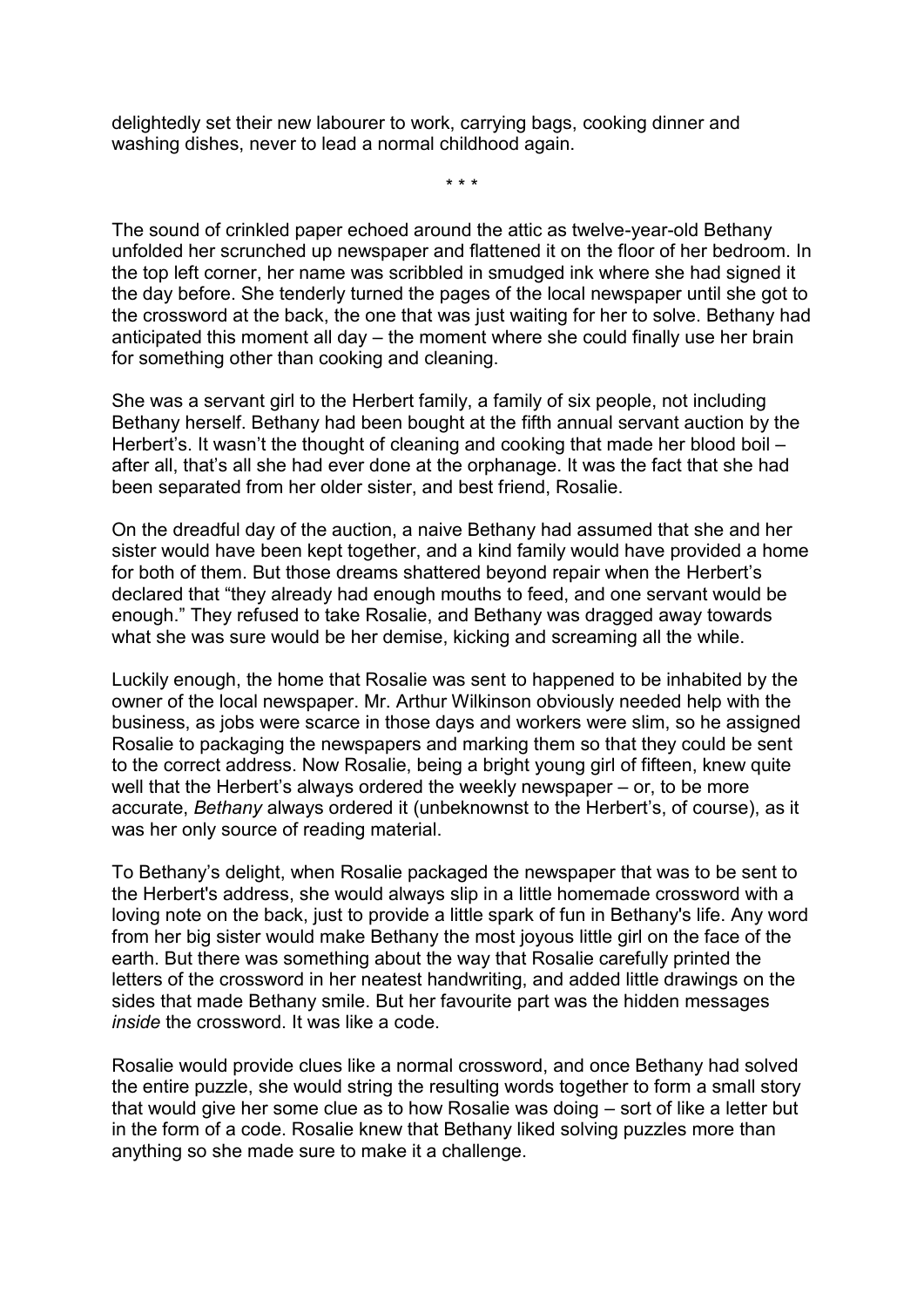That day, the postman had arrived right on time. When he was gone from sight, Bethany had inconspicuously darted out from the side of the house where she had been crouching among the long grass and snatched up the newspaper from the pile of letters. She had known that nobody would notice that it was missing, for the Herbert's weren't very interested in reading. She'd then wrapped it up in her thin shawl and slipped back inside the house, unnoticed as usual. She did this routine so often that it was almost automatic.

After a long day of work, as she finally sat on the floor of her bedroom (which was actually just the attic), she grinned as she eagerly pulled out the small slip of paper where her sister's coded message awaited. Bethany leaned against the wall, her crossword in hand, flipping it over to read the message she knew was waiting on the back.

## *Dearest Bethany,*

*I hope you're doing well. This week was a busy one, as newspaper demand was very high and a lot of workers were unwell so I had to do a lot more work. It was tiring, but not the worst thing in the world. Mr Wilkinson has been getting older and slower, which means that I have twice the amount of work than when I arrived. I don't mind it that much though – it gives me more opportunity to write to you.* 

The letter went on, describing every detail of Rosalie's week. There was nothing particularly exciting about what she had written, but Bethany enjoyed reading it nonetheless, as it was the only way she could hear from her sister. The only thing that she hated was not being able to write back.

Bethany flipped the letter over and smiled when she saw the crossword on the back. Her eyes twinkled with excitement at seeing Rosalie's careful handwriting all over the page and the endless list of clues that told Bethany that Rosalie had made an extra challenging puzzle this week. She got to work, slowly crossing off clues and letters on the puzzle until finally, almost two hours later, she was finished. The words swam in front of her eyes and she pieced them together, forming a small bundle of words in an order that made a story.

The story told her that Rosalie had been forced to cut her hair to look like a boy because the townsfolk had been refusing to work with or buy newspapers from a girl. Bethany had winced when she read it, for she knew that Rosalie's long, ginger hair was her pride and joy. As light-hearted as Rosalie had made the situation seem, Bethany knew quite well that it was a big loss to her sister.

As she put the crossword and letter aside, Bethany leaned her head wearily against the wall, the labour of the day catching up with her and crashing upon her like huge waves, almost dragging her down as she longed to close her eyes and drift off to sleep. But alas, the Herbert's needed their dinner and were far too lazy to make it themselves, and so it would be Bethany's job to cook it for them.

As she had done countless times before, she sighed loudly, wishing dearly to be reunited with her sister and freed from the Herbert's and her duties as a servant girl. Something that Rosalie had written near the end of her long letter popped into her